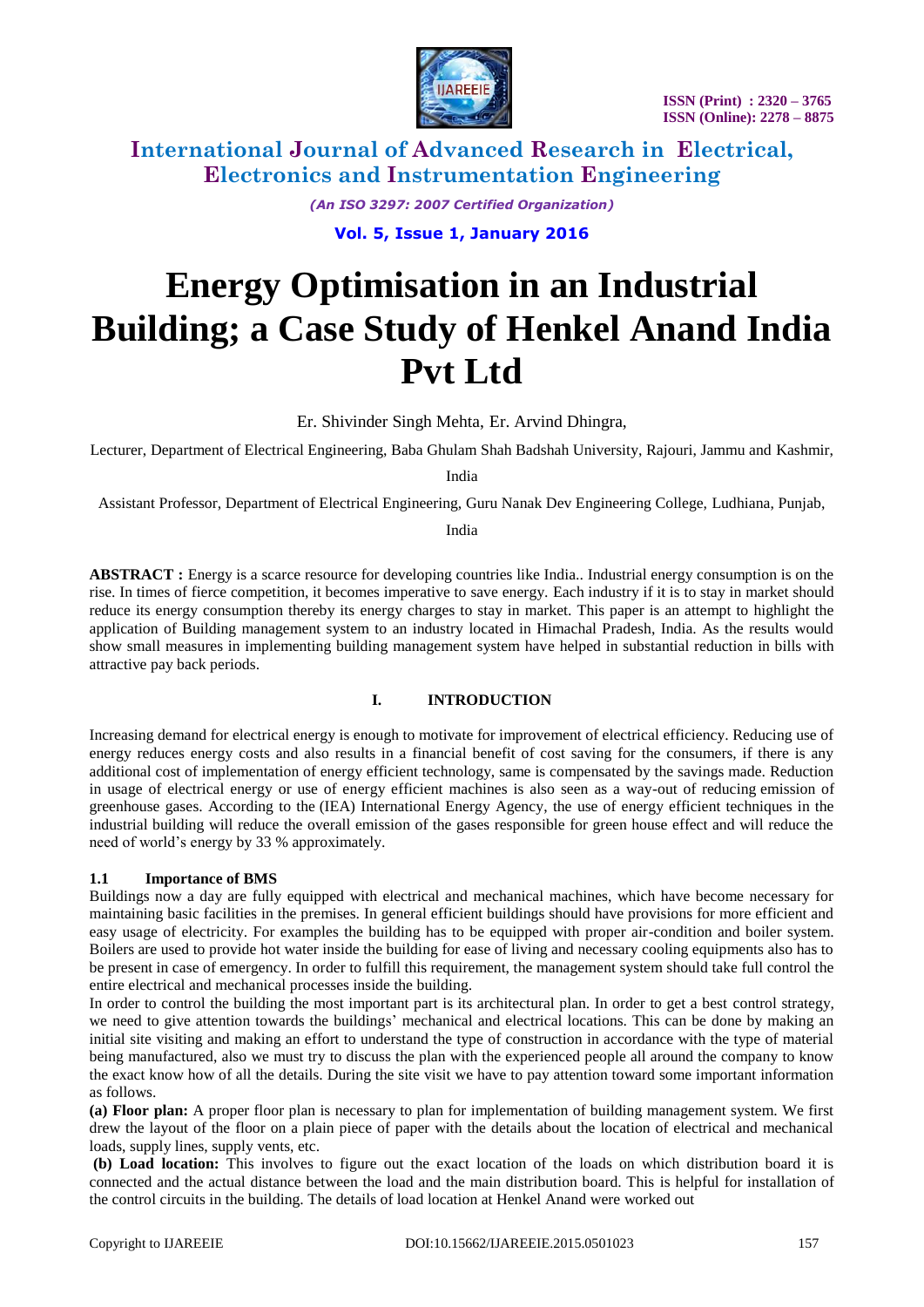

*(An ISO 3297: 2007 Certified Organization)*

# **Vol. 5, Issue 1, January 2016**

**(c) Basic information about the working:** This involves general information like total number of employees in the building, working hours, shift timings, the amount of loads installed on the building, installation of fire alarms of the building and the existing building management system if any.

**(d) Chiller information:** Here we require the exact location of chiller, Manufacturing details, power rating of the chiller, operating time of chiller, the number of employees authorized to start the chiller, location of thermostat, backup chiller if there is one, intake and outcome of the air from the chiller.

**(e) Temperature Sensor installation:** For this we need to understand the work place to place the temperature sensor to get the exact value of the temperature with respect to the chiller output. This will be helpful to control the chiller based on the demand of temperature.

**(f) Measurement of intensity of light:** The intensity of light has different standards for workplace, offices, testing labs, which are as per the standards available . The intensity of light must be measured at different place using a Lux meter to enable an increase or decrease the no of tube lights, which may be beneficial.

**(g) Controls installation recommendation:** In order to install the control in the building, we need to find out the most suitable place for instillation of controlling switches and the PLC's in the building. It should be located on the central place to reduce the length of control wiring at different locations otherwise the control equipment are far away from the load.

**(h) Strategy for load optimization:** Based on the collected information, we need to set the control strategy to get the better optimization of floor and energy. This can be done with the help of proper load installation, checking power rating of the load, measuring room temperature and the location of the load.

#### **II. IMPLEMETATION OF BMS AT HENKEL ANAND**

In order to enhance the energy efficiency of the industry, the complete site has to be observed keenly. There is a chance that already some of the machines like boiler, motors, fans and chiller may malfunction. Also the energy may be wasted by dirty filter; damaged equipment; compressed air leakages.

The opportunities for energy saving at Henkel Anand are as follows:

- 1) Cooling tower fan motor.
- 2) Electrical Geysers in washrooms.
- 3) Electric HPSV streetlights.
- 4) Tube lights in offices and conference room.
- 5) Manual air-conditioning system of the company.

#### **III. ENERGY SAVING MEASURES**

It was found that:

- 1) The cooling tower with a motor of 2 hp connected with the fan keeps on running 24 hours.
- 2) Two washrooms with a electrical geysers of 50 liters each remains on for 24 hours.
- 3) 4 HPSV street lights of 250w each on for an average of 10hrs are being used in the company.
- 4) Tube lights of 40w (24 no.) & 20w (21 no.) in the offices, laboratory and conference room being used.
- 5) Offices and shop floor has manual controlled air conditioning system.

## **IV. LOAD OPTIMIZATIONS**

During analysis of the energy pattern of the major equipments and it was found that there are some opportunities for energy saving, energy could be conserved and the monthly electricity bill may be reduced, So it was suggested them a few changes which are as follow:

1) Automatic temperature control for cooling tower fan motor using plc.

- 2) Solar water heater in the workers washroom in place of the existing electrical Geysers.
- 3) Electric streetlights to be replaced with solar Street Lights.
- 4) Saving By Using LED's Bulb in Plant.

(Proposed to replace all the 40W tube lights by LED lights which will show substantial savings without compromising the quality.)

5) Installation of Demand controller to limit Demand over-drawl.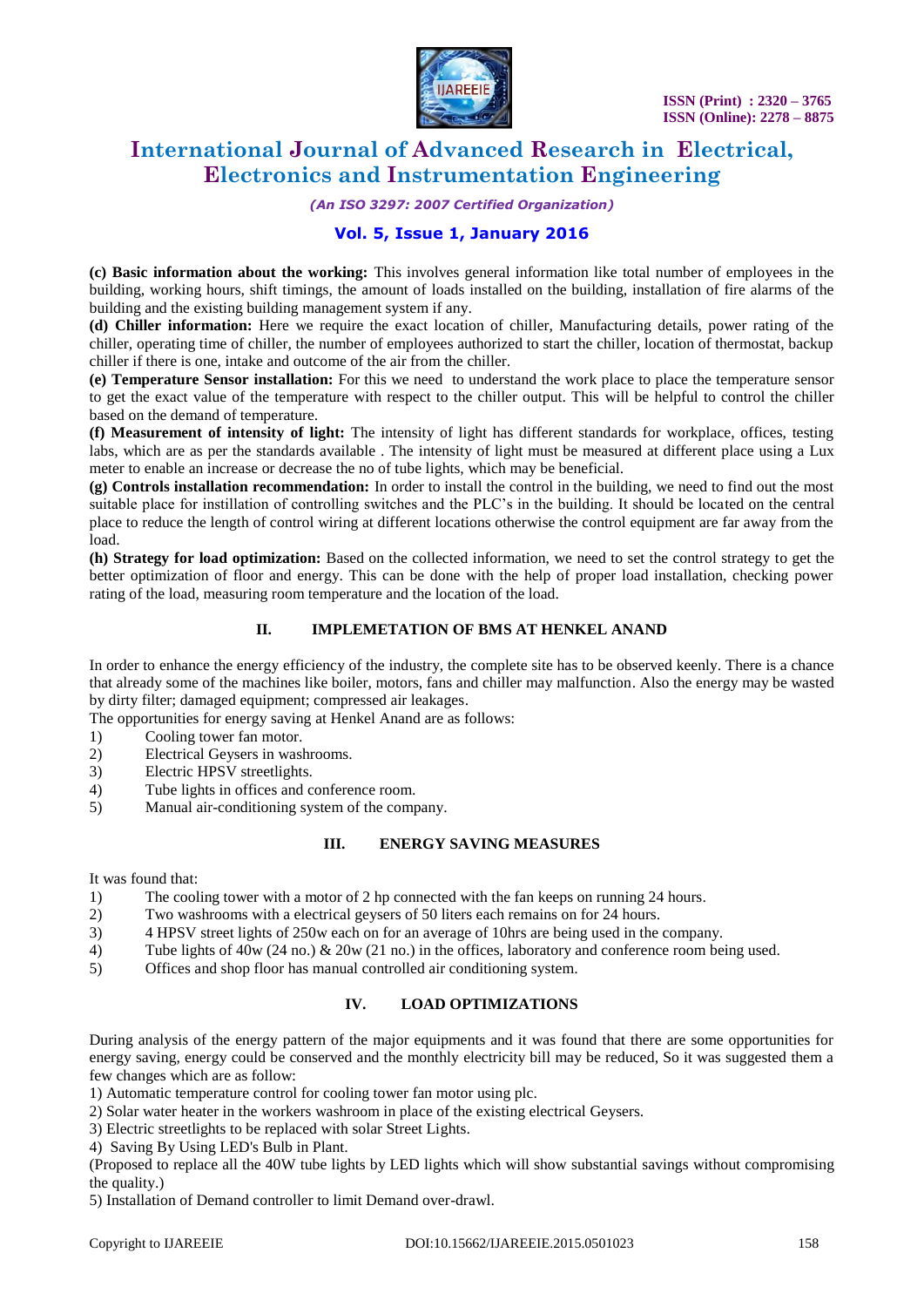

*(An ISO 3297: 2007 Certified Organization)*

# **Vol. 5, Issue 1, January 2016**

6) To install PLC controlled electrical and air-conditioning system for the company which can easily be monitored by maintenance engineer.

#### **4.1 Automatic temperature control for cooling tower fan motor.**

Henkel Parwanoo is using a chiller to cool down the water which is further used to cool the hot dried material in the dryer which is a part of their process,

It was observed that the cooling tower fan keep running all the time despite of the particular temp is being reached or not. It was suggested to install a temperature sensor which in turns controls the fan of cooling tower and shuts the same down when the temp of the chiller is less than the predefined limit which saves a lot of energy.

#### **4.2 Solar water heater in the workers washroom in place of the existing electrical Geysers.**

As Henkel Anand India Pvt. Ltd., Parwanoo is making a product with the use of carbon black powder it becomes necessary for the workers to take a bath before they leave the premises of the building, so the company has installed two electrical geysers of 50 liters each in the two washrooms which is specially for the workers to take a bath before leaving.

The existing geysers (water heaters) were replaced with the solar water heaters, with a payback period of 1.7 years



#### Fig 1: Solar water Heaters

#### **Benefits**

- Cost Saving, Reduction in monthly electricity bill.
- Solar energy is always cheaper and a standalone system.
- Renewable form of energy.
- Environmentally friendly energy.
- Clean form of energy.
- Government subsidy on the usage of solar panels.

#### **4. 3 HPSV streetlights Replace with solar Street Lights.**

There were 4 street lights in different area with a load of 250W HPSV each which were replaced with solar powered LED lights.

#### **4.4 Saving By Using LED's Bulb in Plant.**

Henkel Anand India Pvt. Ltd., Parwanoo was using 20 Watt tube lights at the different sections of the plant to lighten the area in order to facilitate the working of plant 24\*7, the old tube lights were replaced with the LED'S to save the energy

| Total wattage with tube lights | $=1518$      |
|--------------------------------|--------------|
| Total wattage with LED'S       | $=279$       |
| Saving in watts                | $=1239$      |
| Total LED'S used               | $=$ 31       |
| Saving per day                 | $=73.7205$   |
| Saving per month               | $=2211.615$  |
| Saving per year                | $= 26539.80$ |
|                                |              |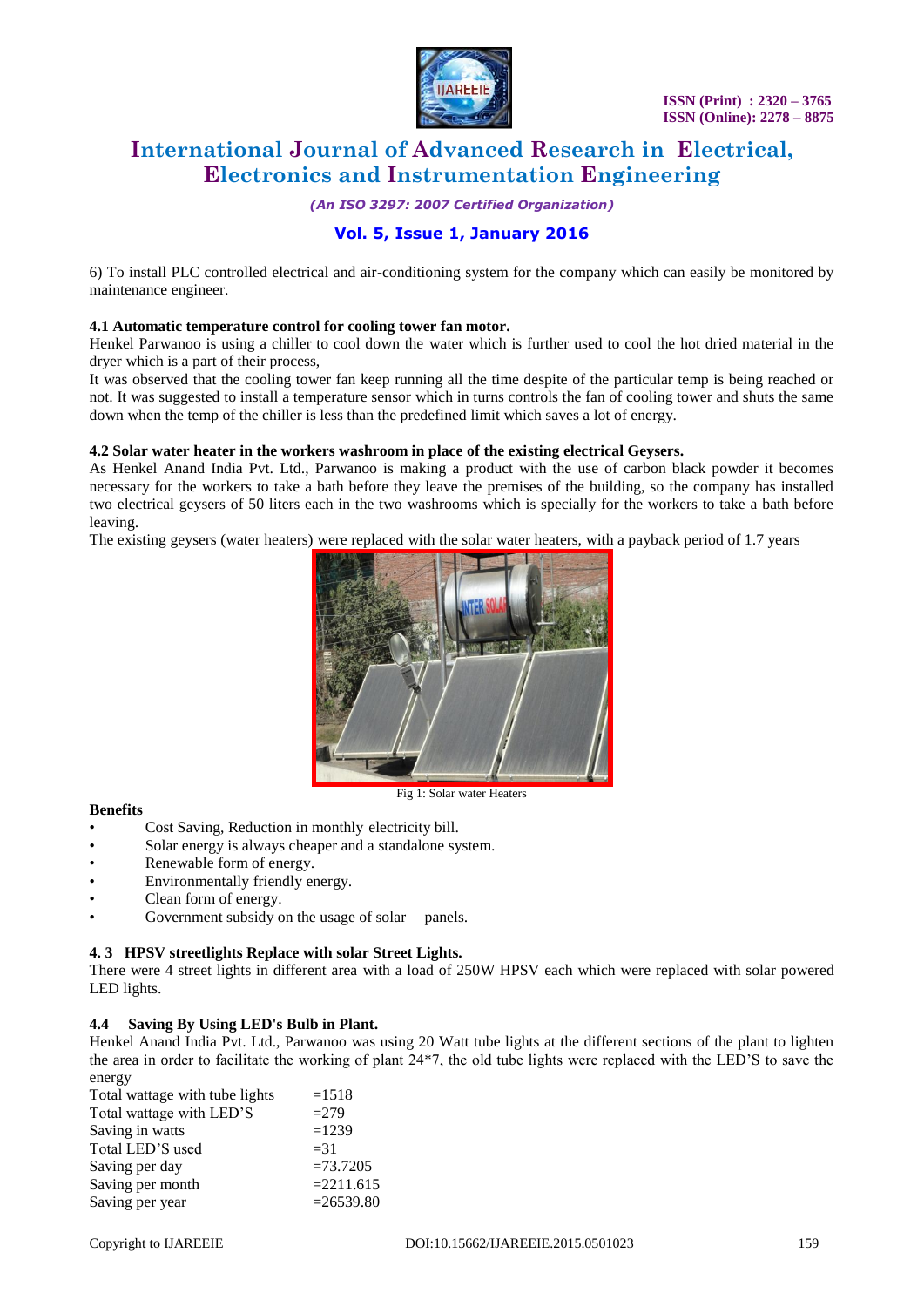

*(An ISO 3297: 2007 Certified Organization)*

# **Vol. 5, Issue 1, January 2016**

#### **4.5 Installation of Demand controller to limit Demand over-drawl.**

Maximum demand controller was installed in the power supply room to limit the over drawl of the power by the company during the peak load timings as per directed by Himachal Pradesh Electrical Department. As during this timing if 1 kVA demand is over drawn the company has to pay Rs 300 as penalty and Rs. 10.25 per unit charges. This has resulted in substantial savings.

#### **4.6 Install PLC controlled electrical and air-conditioning system**

A Programmable Logic Controller (PLC) is a combination of hardware and software modules which gives us a liberty to control the electrical machinery as per a predefined programme. The programming for the PLC is done in the related software for the hardware module..

The overall system comprises a building management system that provides monitoring and controlling facility in three different modes:

(a) Manual mode

- (b) SCADA control mode and
- (c) User control through mobile/ GSM.

In this scheme a controller is required, which ensures that total lightning, air conditioning and other daily use equipments load plugged at any time instant should not kept on without any requirement and it should not cross maximum demand limit. The Energy Management System connected to PLC, SCADA and GSM transmitter module through RS-232 protocol. Henkel Anand India Pvt. Ltd., Parwanoo is already using PLC and SCADA software's to control the plant machinery during the manufacturing process for the movement of material as of material as per their prescribed format. The same system was modified for the control of lightning, air conditioning and other daily use equipments which can now be monitored from a computer screen by the maintenance engineer, while sitting in his own cabin, he can check the lightning system of whole building and if finds any of the equipment running without proper usage it may be turned for by simply turning it off by a click of mouse on the system screen, the company plant head was quite convinced by the idea of energy saving.

#### **V. RESULTS AND DISCUSSUIONS**

#### **5.1 Cost saving using solar energy**

| The cost benefit analysis of using solar energy is presented below:                |
|------------------------------------------------------------------------------------|
| Total Costing: $= 97680+78144 = \text{Rs } 175824$                                 |
| Total yearly saving days: $= 55348.8 + 21717.5 = \text{Rs } 77066$                 |
| Pay Back Period without rebate: $=$ Total Costing/Total Saving Yearly = 2.28 years |
| $= 9302.32 + 3650 = 12952.32$ Kwh<br><b>Total Power Saving</b>                     |

Table 5.1: Cost saving of combined solar water heater and Solar Street Lights

#### **5.2 Cost saving- Temperature controller**

| Load of motor in HP                       | $\mathfrak{D}$ |  |
|-------------------------------------------|----------------|--|
| Load of motor in KW                       | 1.5            |  |
| In summers we assume that the motor       |                |  |
| shuts down for 6 hours during night       |                |  |
| (Approx).                                 |                |  |
| Summers from March to September           | 214            |  |
| In winters we assume that the motor shuts |                |  |
| down for 10 hours in a day (Approx).      |                |  |
| Winters from October to February          | 151            |  |
| Savings in summer                         | 11459.7        |  |
| Savings in Winters                        | 13476.9        |  |
| Total                                     | 24936.45       |  |
| Note* Cost of energy is Rs 5.95           |                |  |

Table 5.2: Cost saving using Temperature controller